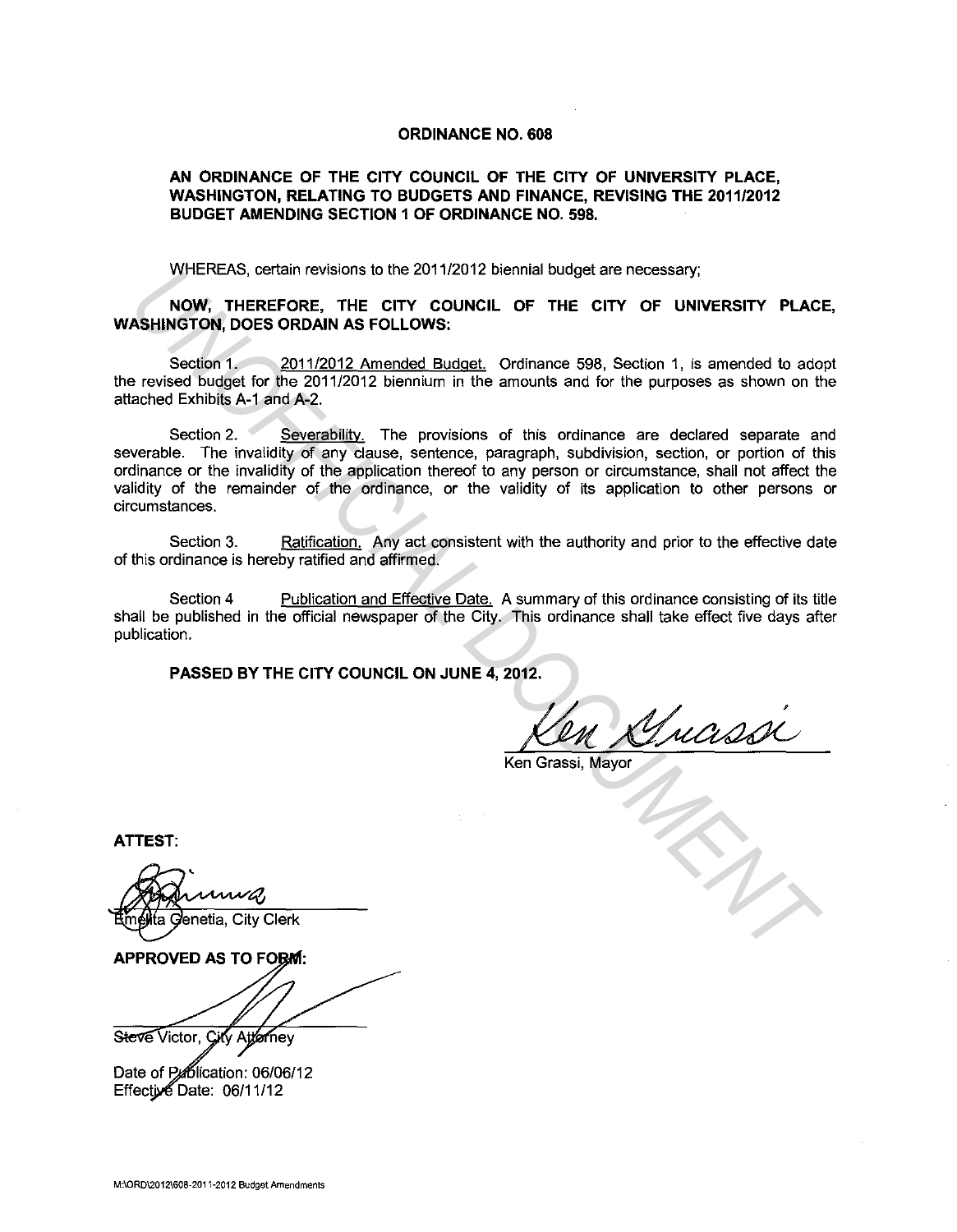## **EXHIBIT A-1 CITY OF UNIVERSITY PLACE 2011 Amended Budget**

| <b>FUND</b><br><b>Arterial Street</b><br>Real Estate Excise Tax<br>Parks and Recreation<br><b>Traffic Impact Fees</b><br><b>Transportation Benefit District</b><br><b>Development Services</b><br>Path & Trails<br>Surface Water Mgmt<br><b>Strategic Reserve</b><br><b>Sub-total Special Revenue</b><br>201 Debt Service | <b>Adopted</b><br>13,806,883 \$<br>955,279<br>241,968<br>370,487<br>1,010,639<br>342,714<br>1,072,937<br>5,362,570<br>6,899<br>3,443,201<br>858,944<br>13,665,638 | <b>REVENUES</b><br>& OTHER<br><b>SOURCES</b><br><b>Adjust</b> | S                          | <b>Revised</b><br>13,806,883<br>955,279<br>241,968<br>370,487<br>1,010,639<br>342,714<br>$\omega$<br>1,072,937<br>5,362,570<br>6,899<br>3,443,201 | \$                                 | <b>Adopted</b><br>13,637,085 \$<br>955,279<br>225,100<br>329,373<br>1,010,639<br>$\sim$<br>$\sim$<br>1,072,937<br>1,838,000<br>3,500 | <b>EXPENDITURES</b><br>& OTHER<br><b>USES</b><br><b>Adjust</b> | \$                         | <b>Revised</b><br>13,637,085<br>955,279<br>225,100<br>329,373<br>1,010,639<br>$\omega$<br>$\blacksquare$<br>1,072,937<br>1,838,000 | \$                                 | <b>ENDING</b><br><b>BALANCE</b><br><b>Balance</b><br>169,798<br>16,868<br>41,114<br>342,714<br>3,524,570 |
|---------------------------------------------------------------------------------------------------------------------------------------------------------------------------------------------------------------------------------------------------------------------------------------------------------------------------|-------------------------------------------------------------------------------------------------------------------------------------------------------------------|---------------------------------------------------------------|----------------------------|---------------------------------------------------------------------------------------------------------------------------------------------------|------------------------------------|--------------------------------------------------------------------------------------------------------------------------------------|----------------------------------------------------------------|----------------------------|------------------------------------------------------------------------------------------------------------------------------------|------------------------------------|----------------------------------------------------------------------------------------------------------|
|                                                                                                                                                                                                                                                                                                                           |                                                                                                                                                                   |                                                               |                            |                                                                                                                                                   |                                    |                                                                                                                                      |                                                                |                            |                                                                                                                                    |                                    |                                                                                                          |
|                                                                                                                                                                                                                                                                                                                           |                                                                                                                                                                   |                                                               |                            |                                                                                                                                                   |                                    |                                                                                                                                      |                                                                |                            |                                                                                                                                    |                                    |                                                                                                          |
|                                                                                                                                                                                                                                                                                                                           |                                                                                                                                                                   |                                                               |                            |                                                                                                                                                   |                                    |                                                                                                                                      |                                                                |                            |                                                                                                                                    |                                    |                                                                                                          |
|                                                                                                                                                                                                                                                                                                                           |                                                                                                                                                                   |                                                               |                            |                                                                                                                                                   |                                    |                                                                                                                                      |                                                                |                            |                                                                                                                                    |                                    |                                                                                                          |
|                                                                                                                                                                                                                                                                                                                           |                                                                                                                                                                   |                                                               |                            |                                                                                                                                                   |                                    |                                                                                                                                      |                                                                |                            |                                                                                                                                    |                                    |                                                                                                          |
|                                                                                                                                                                                                                                                                                                                           |                                                                                                                                                                   |                                                               |                            |                                                                                                                                                   |                                    |                                                                                                                                      |                                                                |                            |                                                                                                                                    |                                    |                                                                                                          |
|                                                                                                                                                                                                                                                                                                                           |                                                                                                                                                                   |                                                               |                            |                                                                                                                                                   |                                    |                                                                                                                                      |                                                                |                            |                                                                                                                                    |                                    |                                                                                                          |
|                                                                                                                                                                                                                                                                                                                           |                                                                                                                                                                   |                                                               |                            |                                                                                                                                                   |                                    |                                                                                                                                      |                                                                |                            |                                                                                                                                    |                                    |                                                                                                          |
|                                                                                                                                                                                                                                                                                                                           |                                                                                                                                                                   |                                                               |                            |                                                                                                                                                   |                                    |                                                                                                                                      |                                                                |                            |                                                                                                                                    |                                    |                                                                                                          |
|                                                                                                                                                                                                                                                                                                                           |                                                                                                                                                                   |                                                               |                            |                                                                                                                                                   |                                    |                                                                                                                                      |                                                                |                            |                                                                                                                                    |                                    |                                                                                                          |
|                                                                                                                                                                                                                                                                                                                           |                                                                                                                                                                   |                                                               |                            |                                                                                                                                                   |                                    |                                                                                                                                      |                                                                |                            |                                                                                                                                    |                                    |                                                                                                          |
|                                                                                                                                                                                                                                                                                                                           |                                                                                                                                                                   |                                                               |                            |                                                                                                                                                   |                                    |                                                                                                                                      |                                                                |                            |                                                                                                                                    |                                    |                                                                                                          |
|                                                                                                                                                                                                                                                                                                                           |                                                                                                                                                                   |                                                               |                            |                                                                                                                                                   |                                    |                                                                                                                                      |                                                                |                            |                                                                                                                                    |                                    |                                                                                                          |
|                                                                                                                                                                                                                                                                                                                           |                                                                                                                                                                   |                                                               |                            |                                                                                                                                                   |                                    |                                                                                                                                      |                                                                |                            |                                                                                                                                    |                                    |                                                                                                          |
|                                                                                                                                                                                                                                                                                                                           |                                                                                                                                                                   |                                                               |                            |                                                                                                                                                   |                                    |                                                                                                                                      |                                                                |                            |                                                                                                                                    |                                    |                                                                                                          |
|                                                                                                                                                                                                                                                                                                                           |                                                                                                                                                                   |                                                               |                            |                                                                                                                                                   |                                    |                                                                                                                                      |                                                                |                            |                                                                                                                                    |                                    |                                                                                                          |
|                                                                                                                                                                                                                                                                                                                           |                                                                                                                                                                   |                                                               |                            |                                                                                                                                                   |                                    |                                                                                                                                      |                                                                |                            | 3,500                                                                                                                              |                                    | 3,399                                                                                                    |
|                                                                                                                                                                                                                                                                                                                           |                                                                                                                                                                   |                                                               |                            |                                                                                                                                                   |                                    | 3,013,456                                                                                                                            |                                                                |                            | 3,013,456                                                                                                                          |                                    | 429,745                                                                                                  |
|                                                                                                                                                                                                                                                                                                                           |                                                                                                                                                                   |                                                               |                            | 858,944                                                                                                                                           |                                    | $\sim$                                                                                                                               |                                                                |                            |                                                                                                                                    |                                    | 858,944                                                                                                  |
|                                                                                                                                                                                                                                                                                                                           |                                                                                                                                                                   |                                                               |                            | 13,665,638                                                                                                                                        |                                    | 8,448,284                                                                                                                            |                                                                |                            | 8,448,284                                                                                                                          |                                    | 5,217,354                                                                                                |
|                                                                                                                                                                                                                                                                                                                           |                                                                                                                                                                   |                                                               |                            |                                                                                                                                                   |                                    |                                                                                                                                      |                                                                |                            |                                                                                                                                    |                                    |                                                                                                          |
|                                                                                                                                                                                                                                                                                                                           | 4,966,878                                                                                                                                                         |                                                               |                            | 4,966,878                                                                                                                                         |                                    | 4,966,878                                                                                                                            |                                                                |                            | 4,966,878                                                                                                                          |                                    |                                                                                                          |
| <b>Sub-total Debt Service Funds</b>                                                                                                                                                                                                                                                                                       | 4,966,878                                                                                                                                                         |                                                               |                            | 4,966,878                                                                                                                                         |                                    | 4,966,878                                                                                                                            |                                                                |                            | 4,966,878                                                                                                                          |                                    |                                                                                                          |
| <b>Total Operating</b>                                                                                                                                                                                                                                                                                                    | $\hat{\mathbf{s}}$<br>32,439,399 \$                                                                                                                               |                                                               | $\mathbf{s}$               | 32,439,399                                                                                                                                        | $\ast$                             | 27,052,247 \$                                                                                                                        |                                                                | $\mathbf{\$}$              | 27,052,247                                                                                                                         | $\mathbf{\$}$                      | 5,387,152                                                                                                |
|                                                                                                                                                                                                                                                                                                                           |                                                                                                                                                                   |                                                               |                            |                                                                                                                                                   |                                    |                                                                                                                                      |                                                                |                            |                                                                                                                                    |                                    |                                                                                                          |
| <b>Capital Improvement</b>                                                                                                                                                                                                                                                                                                |                                                                                                                                                                   |                                                               |                            |                                                                                                                                                   |                                    |                                                                                                                                      |                                                                |                            |                                                                                                                                    |                                    |                                                                                                          |
|                                                                                                                                                                                                                                                                                                                           | 209,843                                                                                                                                                           |                                                               |                            | 209,843                                                                                                                                           |                                    | 209,843                                                                                                                              |                                                                |                            | 209,843                                                                                                                            |                                    |                                                                                                          |
| Public Works CIP                                                                                                                                                                                                                                                                                                          |                                                                                                                                                                   |                                                               |                            |                                                                                                                                                   |                                    |                                                                                                                                      |                                                                |                            |                                                                                                                                    |                                    |                                                                                                          |
|                                                                                                                                                                                                                                                                                                                           |                                                                                                                                                                   |                                                               |                            |                                                                                                                                                   |                                    |                                                                                                                                      |                                                                |                            |                                                                                                                                    |                                    |                                                                                                          |
|                                                                                                                                                                                                                                                                                                                           |                                                                                                                                                                   |                                                               |                            |                                                                                                                                                   |                                    |                                                                                                                                      |                                                                |                            |                                                                                                                                    |                                    |                                                                                                          |
|                                                                                                                                                                                                                                                                                                                           |                                                                                                                                                                   |                                                               |                            |                                                                                                                                                   |                                    |                                                                                                                                      |                                                                |                            |                                                                                                                                    |                                    |                                                                                                          |
| Fleet & Equipment                                                                                                                                                                                                                                                                                                         | 118,350                                                                                                                                                           |                                                               |                            | 118,350                                                                                                                                           |                                    | 102,125                                                                                                                              |                                                                |                            | 102,125                                                                                                                            |                                    | 16,225                                                                                                   |
| Information Technology & Services                                                                                                                                                                                                                                                                                         | 759,742                                                                                                                                                           |                                                               |                            | 759,742                                                                                                                                           |                                    | 595,635                                                                                                                              |                                                                |                            | 595,635                                                                                                                            |                                    | 164,107                                                                                                  |
| Risk Management                                                                                                                                                                                                                                                                                                           | 283,121                                                                                                                                                           |                                                               |                            | 283,121                                                                                                                                           |                                    | 283,121                                                                                                                              |                                                                |                            | 283,121                                                                                                                            |                                    |                                                                                                          |
| <b>Sub-total Internal Service</b>                                                                                                                                                                                                                                                                                         | 1,161,213                                                                                                                                                         |                                                               | $\bf{0}$                   | 1,161,213                                                                                                                                         |                                    | 980,881                                                                                                                              |                                                                |                            | 980,881                                                                                                                            |                                    | 180,332                                                                                                  |
| <b>Non-Annually Budgeted</b>                                                                                                                                                                                                                                                                                              |                                                                                                                                                                   |                                                               |                            |                                                                                                                                                   |                                    |                                                                                                                                      |                                                                |                            |                                                                                                                                    |                                    |                                                                                                          |
| 150 Donations and Gifts to University Place                                                                                                                                                                                                                                                                               | 97,588                                                                                                                                                            |                                                               |                            | 97,588                                                                                                                                            |                                    | 97,588                                                                                                                               |                                                                |                            | 97,588                                                                                                                             |                                    |                                                                                                          |
| <b>Sub-total Non-Annually Budgeted</b>                                                                                                                                                                                                                                                                                    | \$                                                                                                                                                                |                                                               | \$                         | 97,588                                                                                                                                            | \$                                 |                                                                                                                                      |                                                                |                            | 97,588                                                                                                                             |                                    |                                                                                                          |
| <b>Total Budget</b>                                                                                                                                                                                                                                                                                                       | $\mathbf{s}$                                                                                                                                                      |                                                               | $\mathbf{s}$               | 44,399,562                                                                                                                                        | $\mathbf{s}$                       |                                                                                                                                      |                                                                | $\mathbf{\$}$              | 38,832,078                                                                                                                         | $\mathbf{\$}$                      | 5,567,484                                                                                                |
|                                                                                                                                                                                                                                                                                                                           | Municipal Facilities CIP<br><b>Sub-total CIP</b>                                                                                                                  | 10,479,182<br>12,337<br>10,701,362                            | 97,588 \$<br>44,399,562 \$ | $\bf{0}$                                                                                                                                          | 10,479,182<br>12,337<br>10,701,362 |                                                                                                                                      | 10,479,182<br>12,337<br>10,701,362                             | 97,588 \$<br>38,832,078 \$ |                                                                                                                                    | 10,479,182<br>12,337<br>10,701,362 |                                                                                                          |